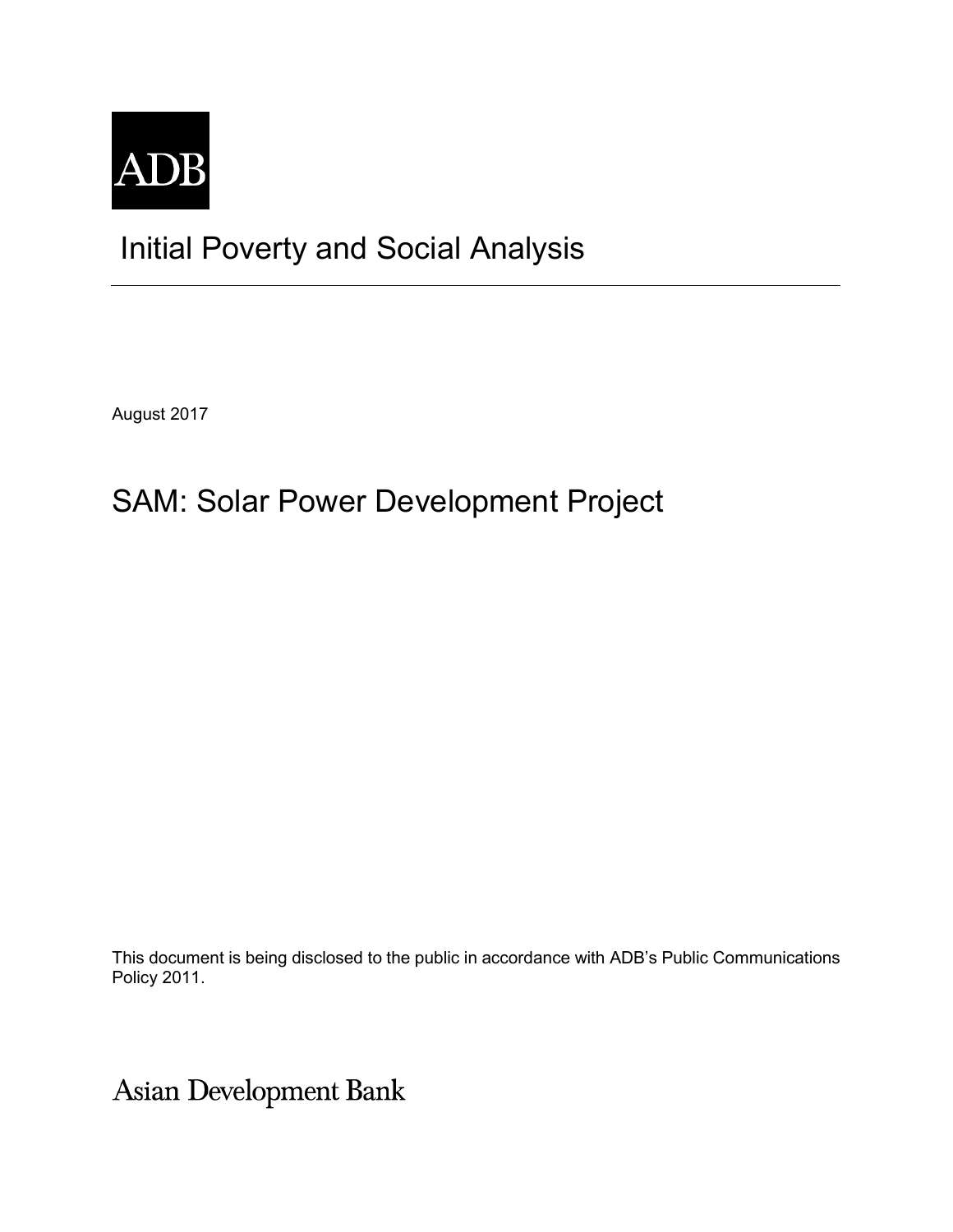## **INITIAL POVERTY AND SOCIAL ANALYSIS**

| Country:                                                                                                                                                                                                                                                                                                                                                                                                                                                                                                                                                                                                                                                                                                                                                                                                                                                                                          | Samoa        | Project<br>Title:        | Samoa Solar Power Development<br>Project                                          |  |
|---------------------------------------------------------------------------------------------------------------------------------------------------------------------------------------------------------------------------------------------------------------------------------------------------------------------------------------------------------------------------------------------------------------------------------------------------------------------------------------------------------------------------------------------------------------------------------------------------------------------------------------------------------------------------------------------------------------------------------------------------------------------------------------------------------------------------------------------------------------------------------------------------|--------------|--------------------------|-----------------------------------------------------------------------------------|--|
|                                                                                                                                                                                                                                                                                                                                                                                                                                                                                                                                                                                                                                                                                                                                                                                                                                                                                                   |              |                          |                                                                                   |  |
| Lending/<br>Financing<br>Modality:                                                                                                                                                                                                                                                                                                                                                                                                                                                                                                                                                                                                                                                                                                                                                                                                                                                                | Project Loan | Department/<br>Division: | Private Sector Operations Department/<br>Private Sector Infrastructure Division 2 |  |
|                                                                                                                                                                                                                                                                                                                                                                                                                                                                                                                                                                                                                                                                                                                                                                                                                                                                                                   |              |                          |                                                                                   |  |
| POVERTY IMPACT AND SOCIAL DIMENSIONS                                                                                                                                                                                                                                                                                                                                                                                                                                                                                                                                                                                                                                                                                                                                                                                                                                                              |              |                          |                                                                                   |  |
| A. Links to the National Poverty Reduction Strategy and Country Partnership Strategy                                                                                                                                                                                                                                                                                                                                                                                                                                                                                                                                                                                                                                                                                                                                                                                                              |              |                          |                                                                                   |  |
| The proposed project loan will finance the 1.8MW expansion of an existing 2.0MW solar power station on<br>Samoa's main island Upolo. The expansion of South Pacific Energy Limited's (SPEL) existing solar farm is<br>consistent with the Mid-Term Review of Strategy 2020 as well as ADB's Pacific Approach, which is used<br>as Samoa's country partnership strategy. It also supports two of the five core operational areas of ADB,<br>infrastructure and environment. As highlighted in the Country Operation Business Plan 2017-2019 for<br>Samoa, ADB's past support was centered on the energy sector and has helped the country improve<br>electricity services as well as strengthen the resilience of renewable energy power generation against<br>disasters caused by natural hazards. The project is also aligned with Samoa's Energy Sector Plan 2012-<br>2016.                     |              |                          |                                                                                   |  |
| В.<br><b>Poverty Targeting:</b>                                                                                                                                                                                                                                                                                                                                                                                                                                                                                                                                                                                                                                                                                                                                                                                                                                                                   |              |                          |                                                                                   |  |
| ⊠General Intervention _Individual or Household (TI-H) _Geographic (TI-G) _Non-Income MDGs (TI-<br>M1, M2, etc.) The proposed expansion will improve electricity services in the area and will indirectly<br>generate employment through improvement in electricity supply reliability that enables the business<br>environment.                                                                                                                                                                                                                                                                                                                                                                                                                                                                                                                                                                   |              |                          |                                                                                   |  |
| C. Poverty and Social Analysis                                                                                                                                                                                                                                                                                                                                                                                                                                                                                                                                                                                                                                                                                                                                                                                                                                                                    |              |                          |                                                                                   |  |
| 1. Key issues and potential beneficiaries. The Samoa Hardship and Poverty Report (2016) found a<br>reduction in the incidence of basic needs poverty in Samoa's population from 26.9% in 2008 to 18.8% in<br>2013/2014. Despite this reduction, poverty incidence has persisted, especially in urban areas (and notably<br>in north-west Upolu where the project is located), due to a large portion of the population being impacted<br>by the 2008 global economic crisis, the 2009 tsunami and the 2012 cyclone. Reconstructing basic<br>infrastructure, restoring essential services and rebuilding housing and private businesses is essential to<br>employment generation, social development and poverty reduction.                                                                                                                                                                        |              |                          |                                                                                   |  |
| 2. Impact channels and expected systemic changes. The project will indirectly contribute to economic<br>growth, poverty reduction, job creation, and improvement of electricity supply in Samoa. It will indirectly<br>generate employment opportunities through improvement to electricity supply reliability that enables the<br>business environment. As part of its commitment to residents, SPEL will prioritize local labor during<br>project construction and operation.                                                                                                                                                                                                                                                                                                                                                                                                                   |              |                          |                                                                                   |  |
| 3. Focus of (and resources allocated in) the PPTA or due diligence. The following needs to be assessed<br>during due diligence: (a) overall impact of the project to the community; (b) potential impact of project in<br>relation to land acquisition and impact to indigenous peoples; (c) community consultations, perception and<br>issues regarding the proposed project and (d) how the community will benefit from the project, among<br>others.                                                                                                                                                                                                                                                                                                                                                                                                                                           |              |                          |                                                                                   |  |
| 4. Specific analysis for policy-based lending. Not applicable.                                                                                                                                                                                                                                                                                                                                                                                                                                                                                                                                                                                                                                                                                                                                                                                                                                    |              |                          |                                                                                   |  |
| <b>GENDER AND DEVELOPMENT</b><br>Н.                                                                                                                                                                                                                                                                                                                                                                                                                                                                                                                                                                                                                                                                                                                                                                                                                                                               |              |                          |                                                                                   |  |
| 1. What are the key gender issues in the sector/subsector that are likely to be relevant to this project or<br>program? During the global financial crisis and two significant natural disasters, economic growth<br>significantly decreased in Samoa which in turn affected women including children. Also, one of the<br>constraints identified to entrepreneurship, productivity and growth is women's low workforce participation.<br>The project is categorized as No Gender Elements on gender mainstreaming as measures to benefit<br>women or facilitate their participation in the project is limited due to the size of operation and short<br>construction time frame. Even though the company does not discriminate potential applicants or candidates<br>on the basis of gender, employment is limited to one local female worker who had been engaged at the site<br>as translator. |              |                          |                                                                                   |  |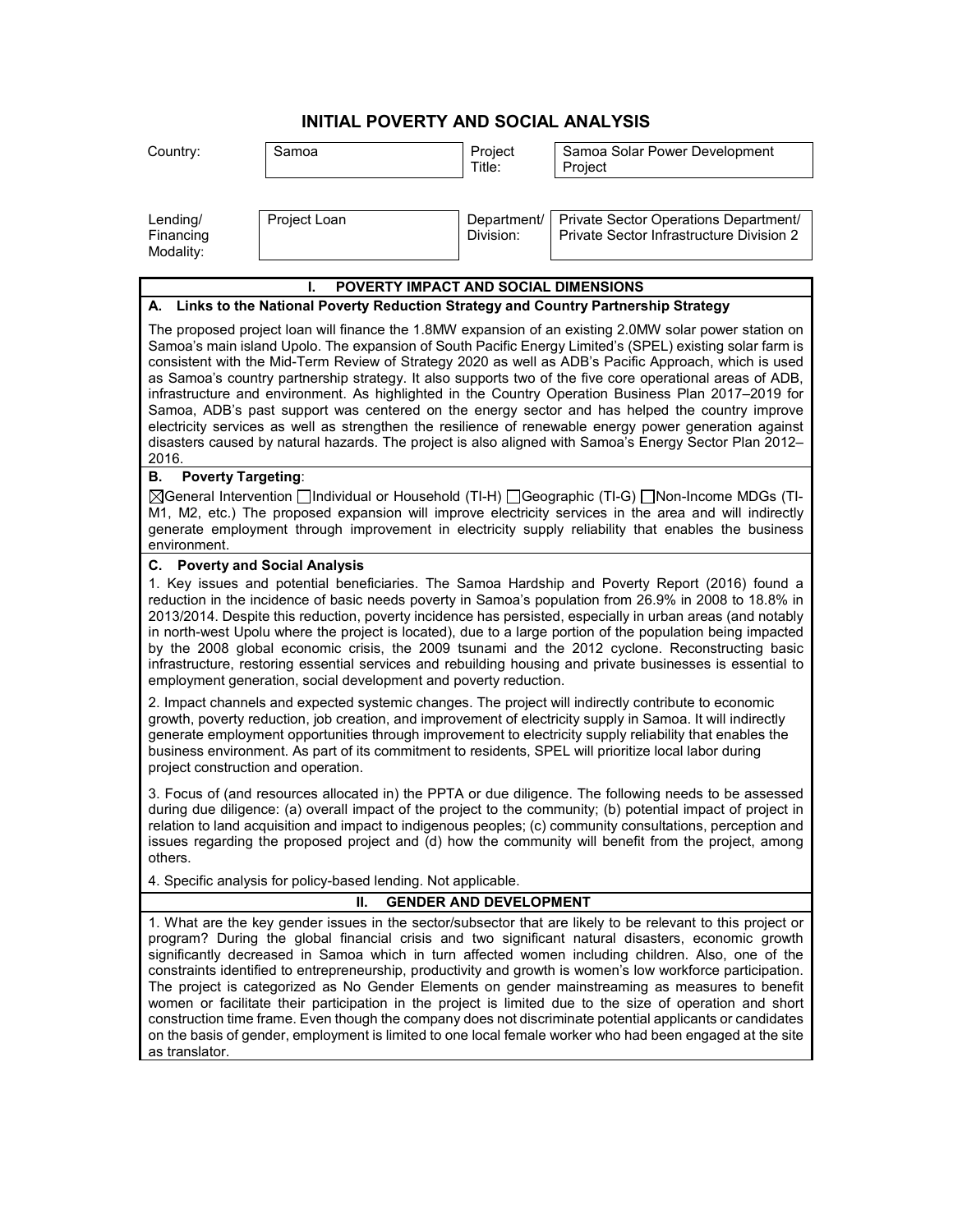2. Does the proposed project or program have the potential to make a contribution to the promotion of gender equity and/or empowerment of women by providing women's access to and use of opportunities, services, resources, assets, and participation in decision making?

 $\Box$  Yes  $\hbox{ }$   $\boxtimes$  No  $\hbox{ }$  The project has limited opportunities to benefit women although SPEL is open to provide additional employment opportunities to local women.

3. Could the proposed project have an adverse impact on women and/or girls or widen gender inequality?  $\Box$  Yes  $\Box$  No Please explain

4. Indicate the intended gender mainstreaming category:

 $\Box$  GEN (gender equity)  $\Box$  EGM (effective gender mainstreaming)

 $\Box$  SGE (some gender elements)  $\boxtimes$  NGE (no gender elements)

**III. PARTICIPATION AND EMPOWERMENT**

1. Who are the main stakeholders of the project, including beneficiaries and negatively affected people? Identify how they will participate in the project design. The potential beneficiaries are Samoans in general, and those on the main island of Upolu, who will directly benefit from improved power supply during periods of dry weather when the country's hydropower generation capacity can be affected by reduced rainfall. ADB's past support to Samoa has been centered on the energy sector and has helped the country improve electricity services as well as strengthen the resilience of renewable energy power generation against disasters caused by natural hazards.

2. How can the project contribute (in a systemic way) to engaging and empowering stakeholders and beneficiaries, particularly, the poor, vulnerable and excluded groups? What issues in the project design require participation of the poor and excluded? Project stakeholders, including nearby community members, were provided with information and directly consulted as part of the required impact assessment. During the consultation, project details and activities, the potential impacts and proposed mitigation measures were disclosed and feedback was registered.

3. What are the key, active, and relevant civil society organizations in the project area? What is the level of civil society organization participation in the project design?

Low  $\boxtimes$  Information generation and sharing  $\Box$  Consultation  $\Box$  Collaboration  $\Box$  Partnership There is no anticipated civil society role in the project due to the project's location within the secure boundary of the Samoa Airport Authority's (SAA) Faleolo International Airport (FIA).

4. Are there issues during project design for which participation of the poor and excluded is important? What are they and how shall they be addressed?  $\Box$  Yes  $\Box$  No

### **IV. SOCIAL SAFEGUARDS**

### **A. Involuntary Resettlement Category**  $\Box$  A  $\Box$  B  $\boxtimes$  C  $\Box$  FI

1. Does the project have the potential to involve involuntary land acquisition resulting in physical and economic displacement?  $\Box$  Yes  $\Box$  No The proposed loan will finance the expansion of an existing facility that will not require any additional land and will not cause involuntary displacement impacts. Project area land (4.6 hectares) is owned by the SAA and leased to the Electric Power Corporation (EPC). The EPC will sub-lease the land to SPEL for the term of the concession. An audit of the existing facility found it did not cause any physical or economic displacement during construction and there are no outstanding issues. The land was previously unused in a secure complex within the international airport boundary.

2. What action plan is required to address involuntary resettlement as part of the PPTA or due diligence process?

#### $\boxtimes$  None

#### **B. Indigenous Peoples Category**  $\Box$  A  $\Box$  B  $\boxtimes$  C  $\Box$  FI

1. Does the proposed project have the potential to directly or indirectly affect the dignity, human rights, livelihood systems, or culture of indigenous peoples?  $\square$  Yes  $\square$  No The population of Satapuala livelihood systems, or culture of indigenous peoples? village, the nearest residential area, is 100% Samoan. Samoa's population is ethnically homogenous and no distinct or vulnerable group of indigenous people will be adversely or beneficially impacted by the project.

2. Does it affect the territories or natural and cultural resources indigenous peoples own, use, occupy, or claim, as their ancestral domain?  $\Box$  Yes  $\boxtimes$  No

3. Will the project require broad community support of affected indigenous communities?  $\Box$  Yes  $\boxtimes$  No

4. What action plan is required to address risks to indigenous peoples as part of the PPTA or due diligence process?  $\boxtimes$  None